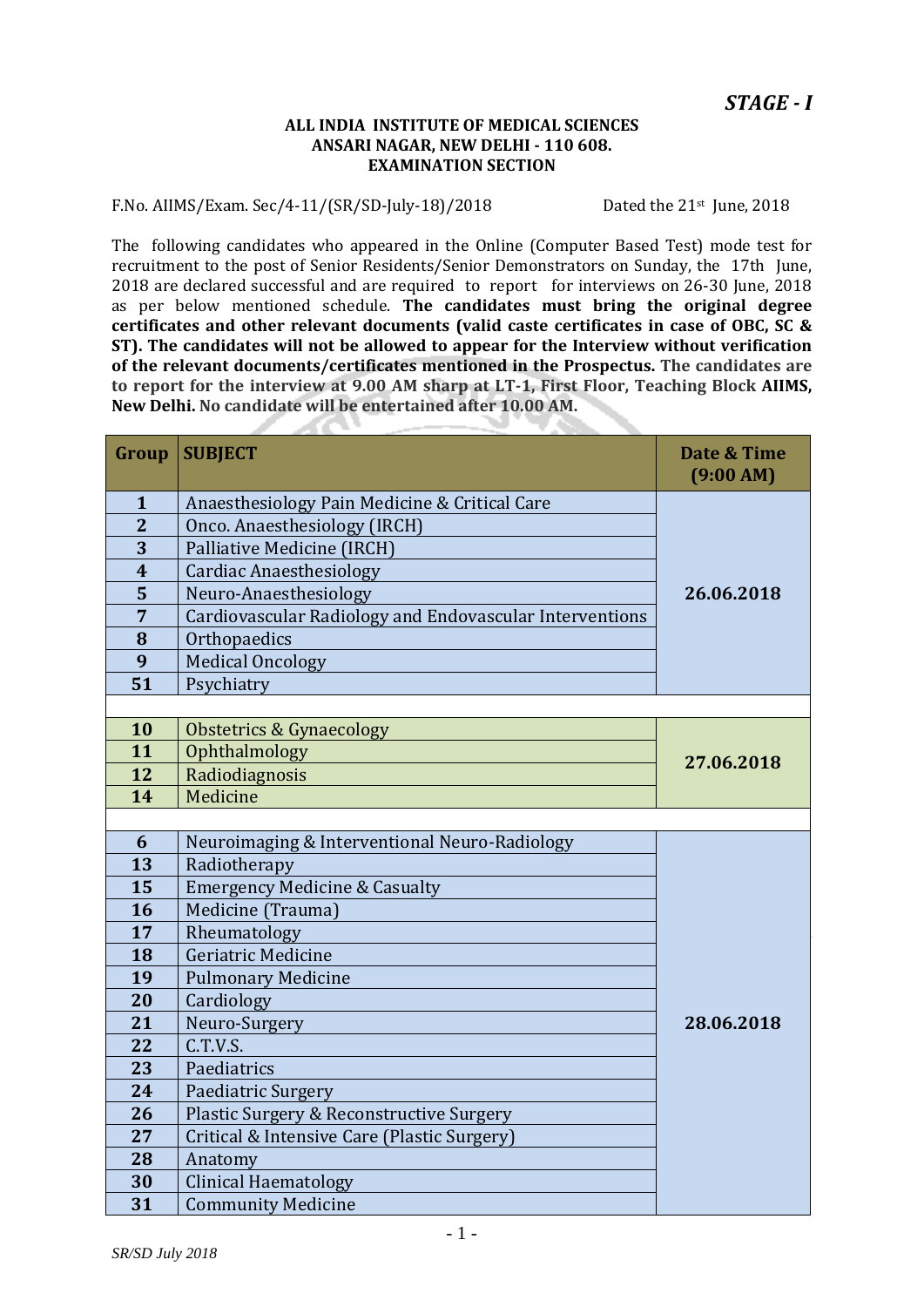| 25 | Surgery                              |            |
|----|--------------------------------------|------------|
| 32 | Orthodontics (CDER)                  |            |
| 33 | Oral & Max. Surgery (CDER)           |            |
| 34 | <b>Oral Pathology (CDER)</b>         |            |
| 35 | <b>Pedodontics (CDER)</b>            |            |
| 36 | <b>Conservative Dentistry (CDER)</b> | 29.06.2018 |
| 37 | Prosthodontics                       |            |
| 38 | Periodontics                         |            |
| 39 | <b>Community Dentistry (CDER)</b>    |            |
| 40 | Oral Medicine & Radiology (CDER)     |            |
| 56 | Microbiology                         |            |
|    |                                      |            |
| 41 | Dermatology & Venereology            |            |
| 42 | E.N.T.                               |            |
| 43 | <b>Forensic Medicine</b>             |            |
| 44 | Hospital Administration              |            |
| 46 | <b>Medical Physics</b>               |            |
| 47 | Pathology                            |            |
| 48 | Physical Medicine & Rehabilitation   | 30.06.2018 |
| 49 | <b>Surgical Oncology</b>             |            |
| 50 | <b>Blood Bank</b>                    |            |
| 52 | Physiology                           |            |
| 53 | <b>Nuclear Medicine</b>              |            |
| 54 | Lab. Medicine                        |            |
| 55 | Biochemistry                         |            |
| 57 | Biotechnology                        |            |

# **(This list is roll number wise and not in order of merit.)**

| <b>S. No.</b> | Roll No. | <b>S. No.</b> | Roll No. | S. No. | Roll No. |
|---------------|----------|---------------|----------|--------|----------|
|               |          |               |          |        |          |

# **1. Anaesthesiology Pain Medicine & Critical Care**

| 8489001 |
|---------|
| 8489003 |
| 8489005 |
| 8489007 |
| 8489009 |
| 8489013 |
| 8489409 |
| 8489611 |
| 8489613 |
| 8489615 |
| 8489621 |
|         |

| 8489623 |
|---------|
| 8489625 |
| 8489635 |
| 8489647 |
| 8489649 |
| 8489667 |
| 8489673 |
| 8489675 |
| 8489677 |
| 8489683 |
| 8489685 |
|         |

| 23. | 8489687 |
|-----|---------|
| 24. | 8489691 |
| 25. | 8489693 |
| 26. | 8489701 |
| 27. | 8489707 |
| 28. | 8489709 |
| 29. | 8489711 |
| 30. | 8489713 |
| 31. | 8489717 |
| 32. | 8489719 |
| 33. | 8489729 |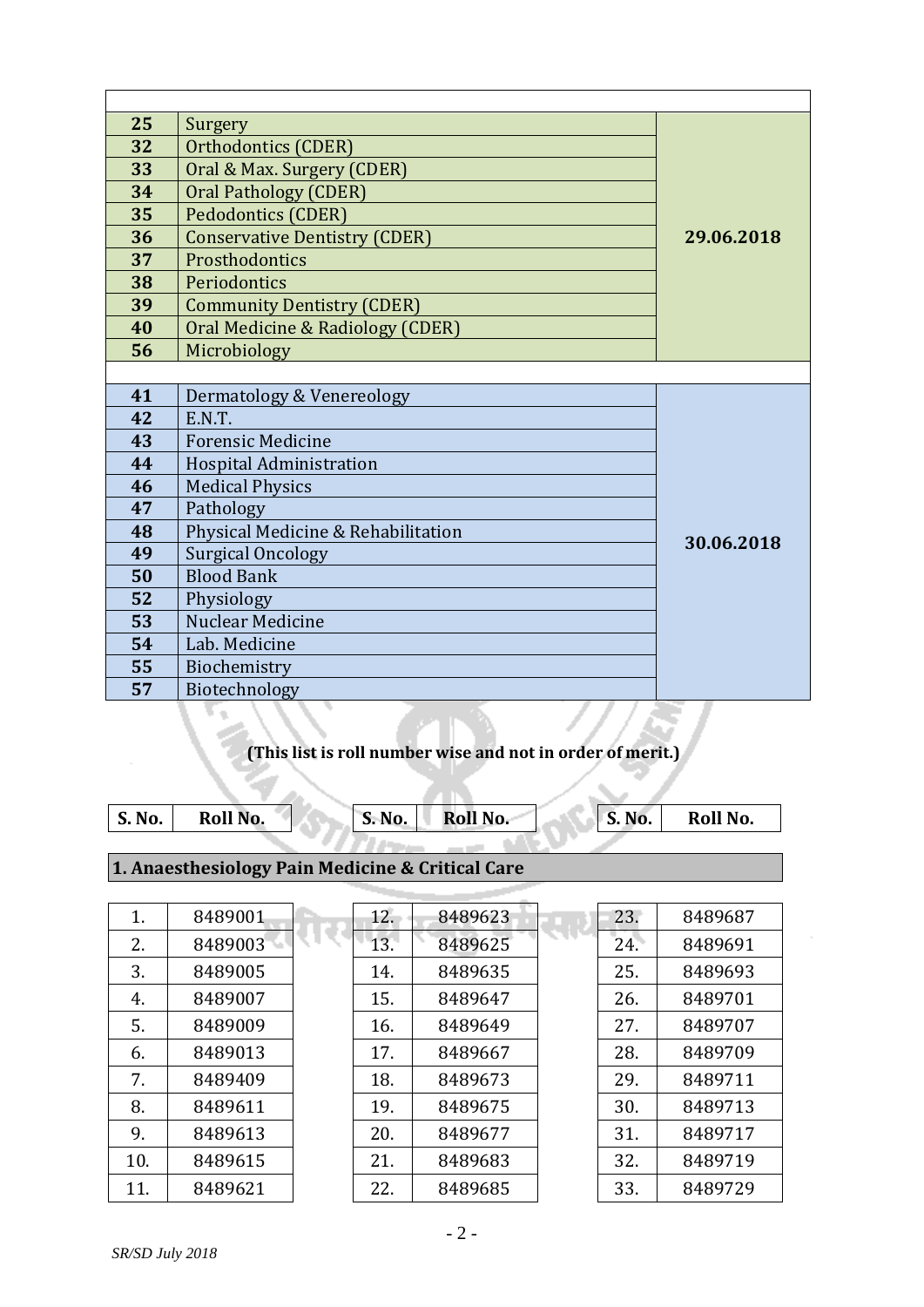| 34. | 8489731 |  |
|-----|---------|--|
| 35. | 8489739 |  |
| 36. | 8489745 |  |
| 37  | 8489747 |  |

| 38. | 8489749 |
|-----|---------|
| 39. | 8489751 |
| 40. | 8489763 |
| 41  | 8489765 |

| 42 | 8489767 |
|----|---------|
| 43 | 8489769 |

# **2. Onco. Anaesthesiology (IRCH)**

| 1  | 8489021 |
|----|---------|
| 2. | 8489213 |
| 3. | 8489215 |
| 4. | 8489773 |
| 5. | 8489775 |
| 6. | 8489777 |

| 7.  | 8489779 |  | 13. | 8489791 |  |
|-----|---------|--|-----|---------|--|
| 8.  | 8489781 |  | 14. | 8489793 |  |
| 9.  | 8489783 |  | 15. | 8489795 |  |
| 10. | 8489785 |  | 16. | 8489797 |  |
| 11. | 8489787 |  | 17. | 8489801 |  |
| 12. | 8489789 |  |     |         |  |
|     |         |  |     |         |  |

**3. Palliative Medicine (IRCH)**

|                            | 8489219 | 3. | 8489803 |  |  | 8489807 |
|----------------------------|---------|----|---------|--|--|---------|
|                            | 8489411 | ч. | 8489805 |  |  |         |
|                            |         |    |         |  |  |         |
| 4. Cardiac Anaesthesiology |         |    |         |  |  |         |
|                            |         |    |         |  |  |         |
|                            |         |    |         |  |  |         |

4. 8489821

**5. Neuro-Anaesthesiology**

2. 8489225

| 8489023 |    | 8489839 |
|---------|----|---------|
| 8489833 | C. | 8489843 |
| 8489837 | h  | 8489845 |

7. 8489847

6. 8489831

# **6. Neuroimaging & Interventional Neuro-Radiology** 1. 8489413 2. 8489851 3. 8489859 **7. Cardiovascular Radiology and Endovascular Interventions**

|               | 8489229 | ⌒<br><u>.</u> | 8489867 | -<br><u>.</u> | 8489873 |
|---------------|---------|---------------|---------|---------------|---------|
| ∽<br><u>.</u> | 8489863 | ட<br>т.       | 8489871 |               |         |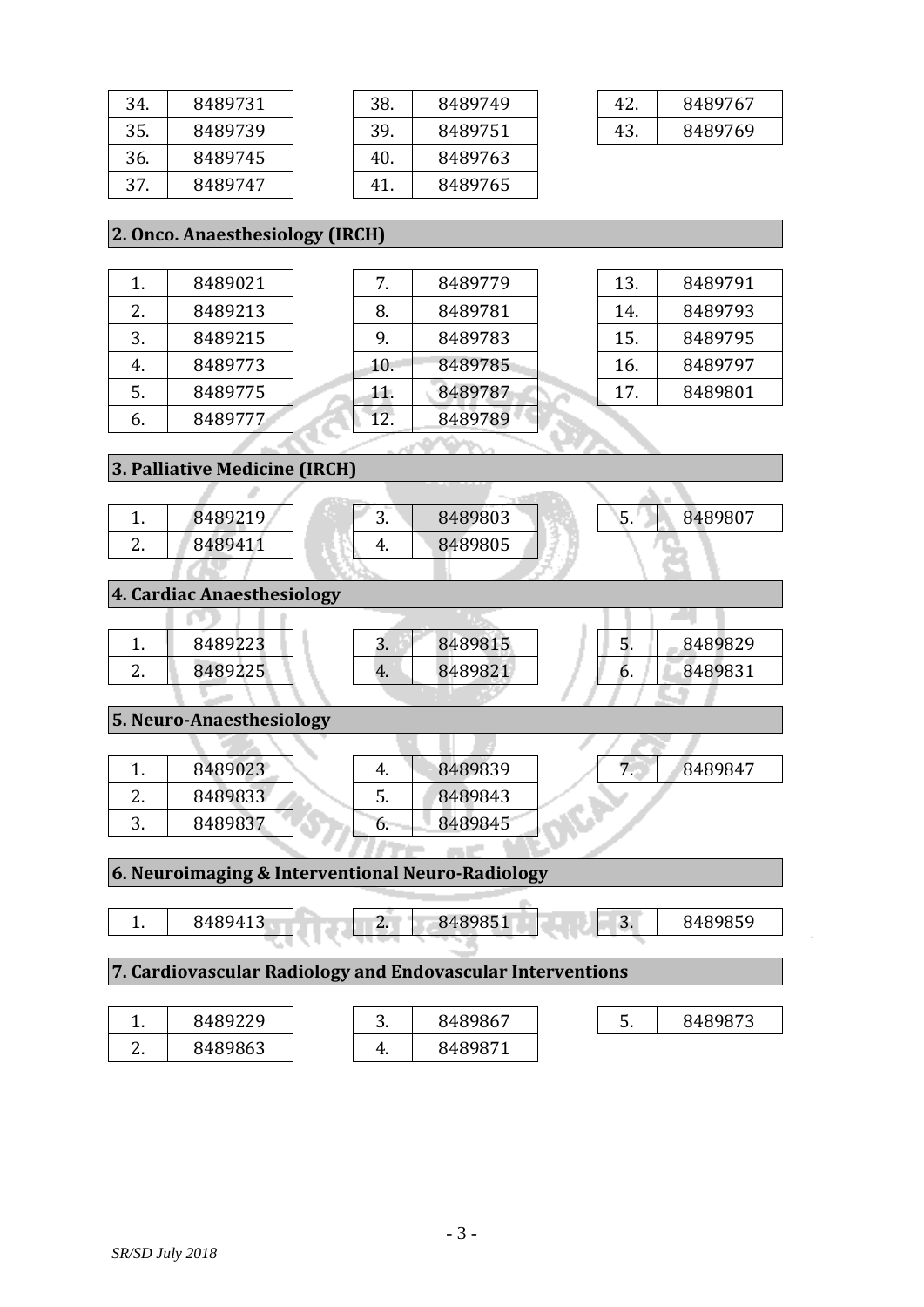# **8. Orthopaedics**

| $\mathbf{1}$ | 8489031 |
|--------------|---------|
| 2.           | 8489039 |
| 3.           | 8489043 |
| 4.           | 8489049 |
| 5.           | 8489231 |

| 6.  | 8489877 |
|-----|---------|
| 7.  | 8489887 |
| 8.  | 8489889 |
| 9.  | 8489901 |
| 10. | 8489909 |
|     |         |

| 11. | 8489923 |
|-----|---------|
| 12. | 8489933 |
| 13. | 8489939 |

# **9. Medical Oncology**

|               | 8489957 |
|---------------|---------|
| $\mathcal{L}$ | 8489963 |
| 3.            | 8489965 |
| 4.            | 8489969 |

| 5. | 8489973 |
|----|---------|
| 6. | 8489981 |
|    | 8489983 |
| 8. | 8489985 |
|    |         |

|    | 8489991 |
|----|---------|
| 10 | 8489993 |

# **10. Obstetrics & Gynaecology**

| 1. | 8489063 |  |
|----|---------|--|
| 2. | 8489247 |  |
| 3. | 8489255 |  |
| 4. | 8489997 |  |
| 5. | 8490005 |  |
| 6. | 8490013 |  |
| 7. | 8490031 |  |
| 8. | 8490033 |  |
| 9. | 8490035 |  |

| 10. | 8490043 |
|-----|---------|
| 11. | 8490045 |
| 12. | 8490065 |
| 13. | 8490069 |
| 14. | 8490085 |
| 15. | 8490093 |
| 16. | 8490099 |
| 17. | 8490121 |
| 18. | 8490123 |
|     |         |

| 19. | 8490127 |
|-----|---------|
| 20. | 8490131 |
| 21. | 8490133 |
| 22. | 8490143 |
| 23. | 8490151 |
| 24. | 8490159 |
| 25. | 8490163 |
| 26. | 8490167 |
|     |         |

# **11. Ophthalmology**

| 1.  | 8489071 |
|-----|---------|
| 2.  | 8489083 |
| 3.  | 8489087 |
| 4.  | 8489285 |
| 5.  | 8490197 |
| 6.  | 8490209 |
| 7.  | 8490213 |
| 8.  | 8490221 |
| 9.  | 8490223 |
| 10. | 8490227 |
| 11. | 8490229 |

| 8490233 |  |
|---------|--|
| 8490241 |  |
| 8490247 |  |
| 8490253 |  |
| 8490261 |  |
| 8490263 |  |
| 8490265 |  |
| 8490267 |  |
| 8490281 |  |
| 8490285 |  |
| 8490299 |  |
|         |  |

| 23. | 8490301 |
|-----|---------|
| 24. | 8490303 |
| 25. | 8490323 |
| 26. | 8490333 |
| 27. | 8490337 |
| 28. | 8490341 |
| 29. | 8490347 |
| 30. | 8490349 |
| 31. | 8490361 |
| 32. | 8490369 |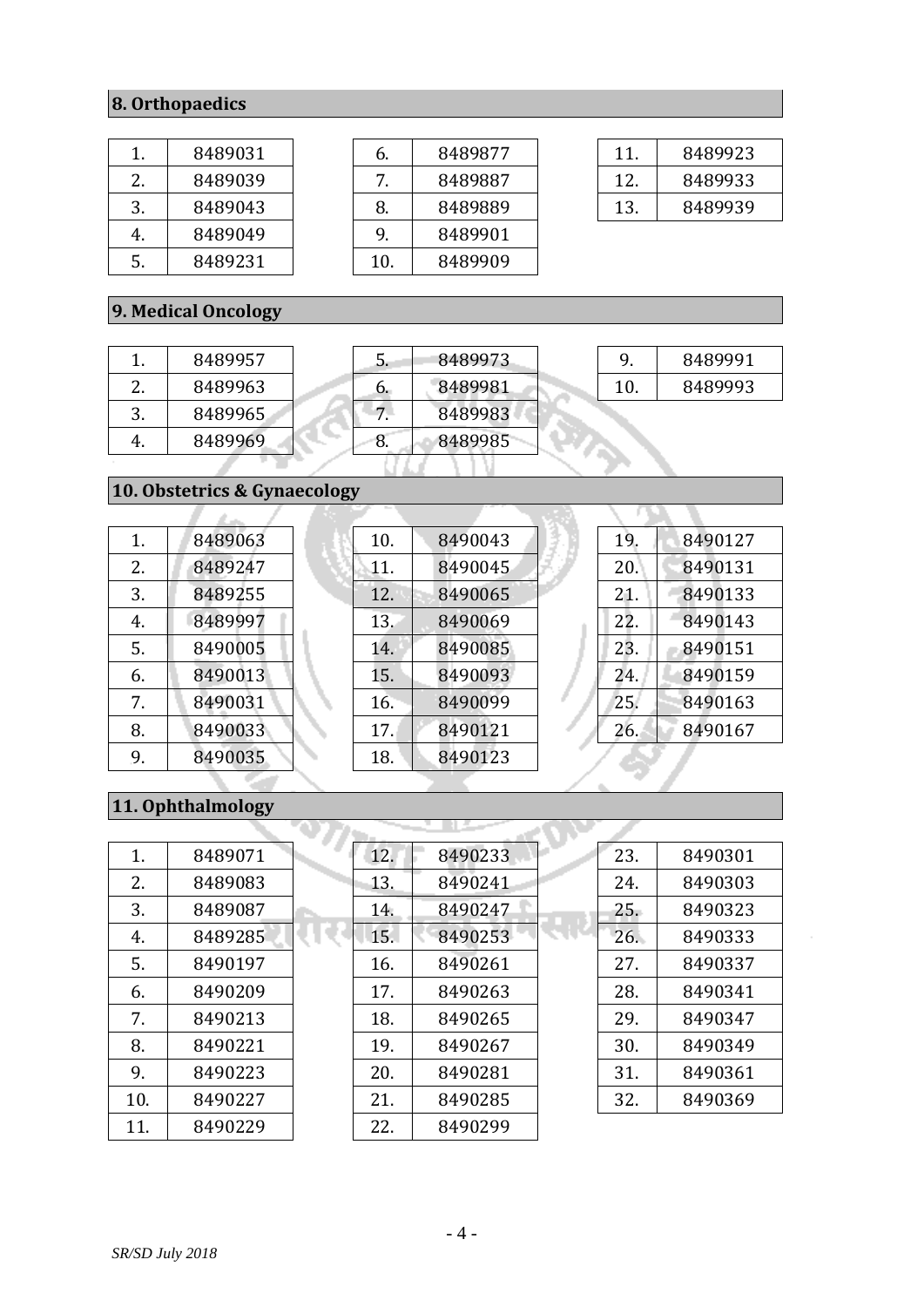# **12. Radiodiagnosis**

| 1. | 8489097 |  |
|----|---------|--|
| 2. | 8489099 |  |
| 3. | 8489297 |  |
| 4. | 8490377 |  |
| 5. | 8490401 |  |
| 6. | 8490435 |  |
| 7  | 8490439 |  |

| 8.  | 8490449 |
|-----|---------|
| 9.  | 8490453 |
| 10. | 8490455 |
| 11. | 8490481 |
| 12. | 8490491 |
| 13. | 8490495 |
| 14. | 8490497 |

| 8490499 |
|---------|
| 8490507 |
| 8490523 |
| 8490525 |
| 8490539 |
| 8490541 |
| 8490545 |
|         |

# **13. Radiotherapy**

|          | 8489113 | 4. | 8490559 |    | 8490609 |
|----------|---------|----|---------|----|---------|
| <u>.</u> | 8490551 | J. | 8490599 | ο. | 8490611 |
| .,       | 8490553 | ь. | 8490603 |    |         |

#### **14. Medicine**

| 1.  | 8489121 |
|-----|---------|
| 2.5 | 8489321 |
| 3.  | 8489323 |
| 4.  | 8489327 |
| 5.  | 8489331 |
| 6.  | 8489333 |
| 7.  | 8489337 |
| 8.  | 8489339 |
| 9.  | 8489469 |

| 10. | 8490621 |
|-----|---------|
| 11. | 8490625 |
| 12. | 8490639 |
| 13. | 8490641 |
| 14. | 8490647 |
| 15. | 8490657 |
| 16. | 8490667 |
| 17. | 8490669 |
| 18. | 8490673 |
|     |         |

| 19. | 8490681 |
|-----|---------|
| 20. | 8490687 |
| 21. | 8490697 |
| 22. | 8490699 |
| 23. | 8490707 |
| 24. | 8490717 |
| 25. | 8490719 |
| 26. | 8490721 |
|     |         |

# **15. Emergency Medicine & Casualty**

|     | 8489125 | b.  | 8489473 | 11. | 8490733 |
|-----|---------|-----|---------|-----|---------|
| ົາ  | 8489127 | 7.  | 8489475 | 12. | 8490735 |
| .,  | 8489131 | 8.  | 8489477 | 13. | 8490737 |
| -4. | 8489133 | 9.  | 8489479 | 14. | 8490739 |
| 5.  | 8489471 | 10. | 8490731 | 15. | 8490741 |

# **16. Medicine (Trauma)**

| 8489135 |
|---------|
| 8490745 |
| 8490747 |

| 4. | 8490749 |
|----|---------|
| 5. | 8490751 |
| 6. | 8490753 |

| 8490755 |
|---------|
|---------|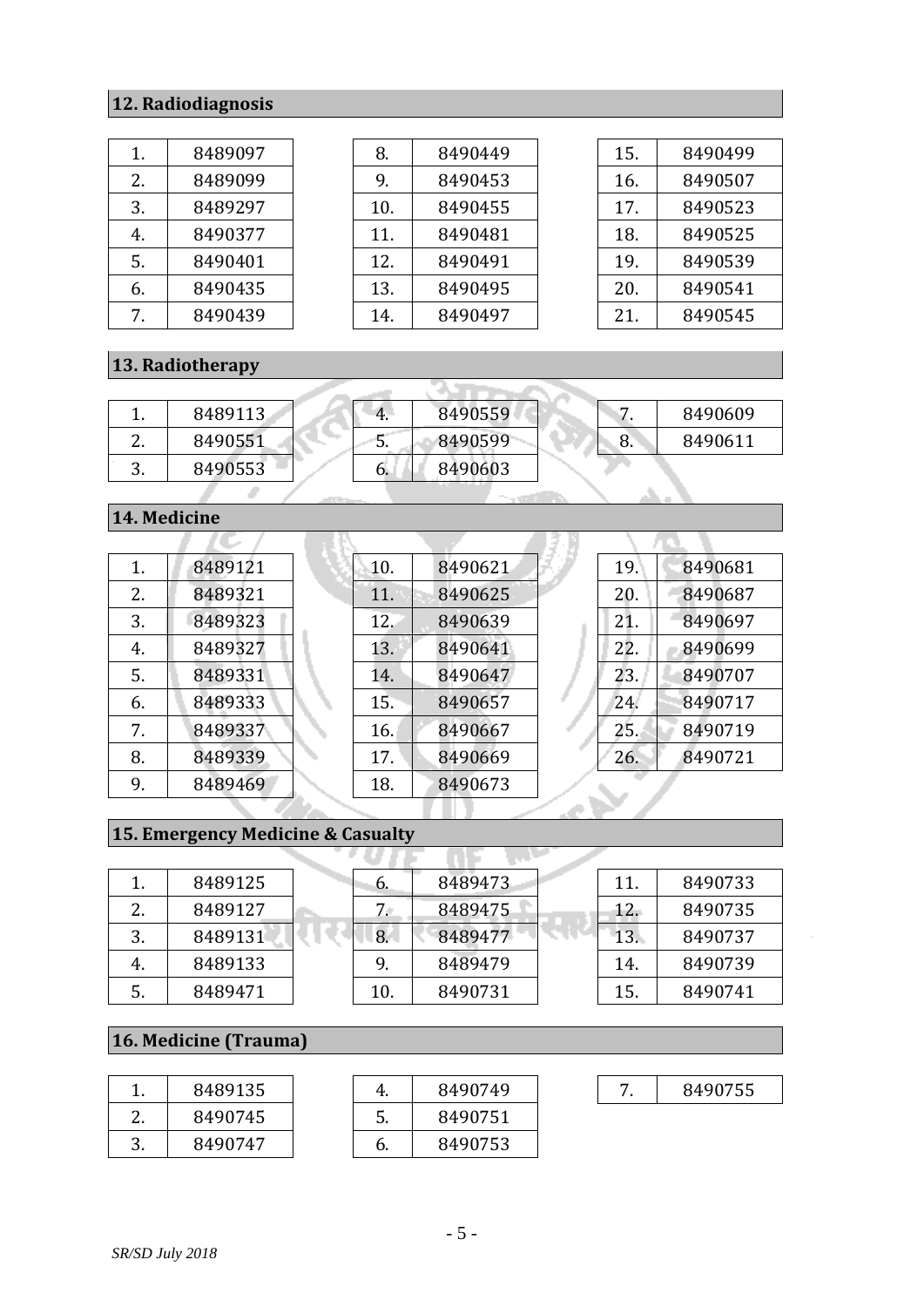# **17. Rheumatology**

| ∽ | 8489345 | ັບ. | 8490769 |
|---|---------|-----|---------|
|   | 8490759 |     | 8490771 |

#### **18. Geriatric Medicine**

1. 8490779

#### **19. Pulmonary Medicine**

|          | 8489139 | .כ | 8490799 |     | 8490829 |
|----------|---------|----|---------|-----|---------|
| <u>.</u> | 8490791 | 6. | 8490805 | 10. | 8490835 |
| υ.       | 8490793 |    | 8490807 |     |         |
| 4.       | 8490795 | 8. | 8490821 |     |         |
|          |         |    |         |     |         |

**20. Cardiology**

|          | 8490843 | ັບ. | 8490847 | ີ | 8490855 |  |
|----------|---------|-----|---------|---|---------|--|
| <u>.</u> | 8490845 | 4.  | 8490853 |   |         |  |
|          |         |     |         |   |         |  |

# **21. Neuro-Surgery**

|          | 8489355 | C. | 8490871 |     | 8490883 |
|----------|---------|----|---------|-----|---------|
| <u>.</u> | 8489357 | o. | 8490873 | 10. | 8490885 |
| .,       | 8490867 |    | 8490875 |     | 8490887 |
| 4.       | 8490869 | 8. | 8490879 |     |         |

गा

ma ma

# **22. C.T.V.S.**

| . . | .00151<br>-94.<br>ᅩᇰᅩ | $\sqrt{2}$ | 8490889 | ∽<br><u>.</u> | $\lambda 49089$ |
|-----|-----------------------|------------|---------|---------------|-----------------|

**COLLECTION** 

रमाध

#### **23. Paediatrics**

| 1. | 8489153 |
|----|---------|
| 2. | 8489165 |
| 3. | 8490893 |
| 4. | 8490901 |
| 5. | 8490905 |
| 6. | 8490909 |
| 7. | 8490915 |
| 8. | 8490927 |
| 9. | 8490933 |

| 10. | 8490935 |
|-----|---------|
| 11. | 8490939 |
| 12. | 8490941 |
| 13. | 8490945 |
| 14. | 8490969 |
| 15. | 8490971 |
| 16. | 8490987 |
| 17. | 8491005 |
| 18. | 8491019 |
|     |         |

| 19. | 8491029 |
|-----|---------|
| 20. | 8491037 |
| 21. | 8491057 |
| 22. | 8491061 |
| 23. | 8491063 |
| 24. | 8491071 |
| 25. | 8491073 |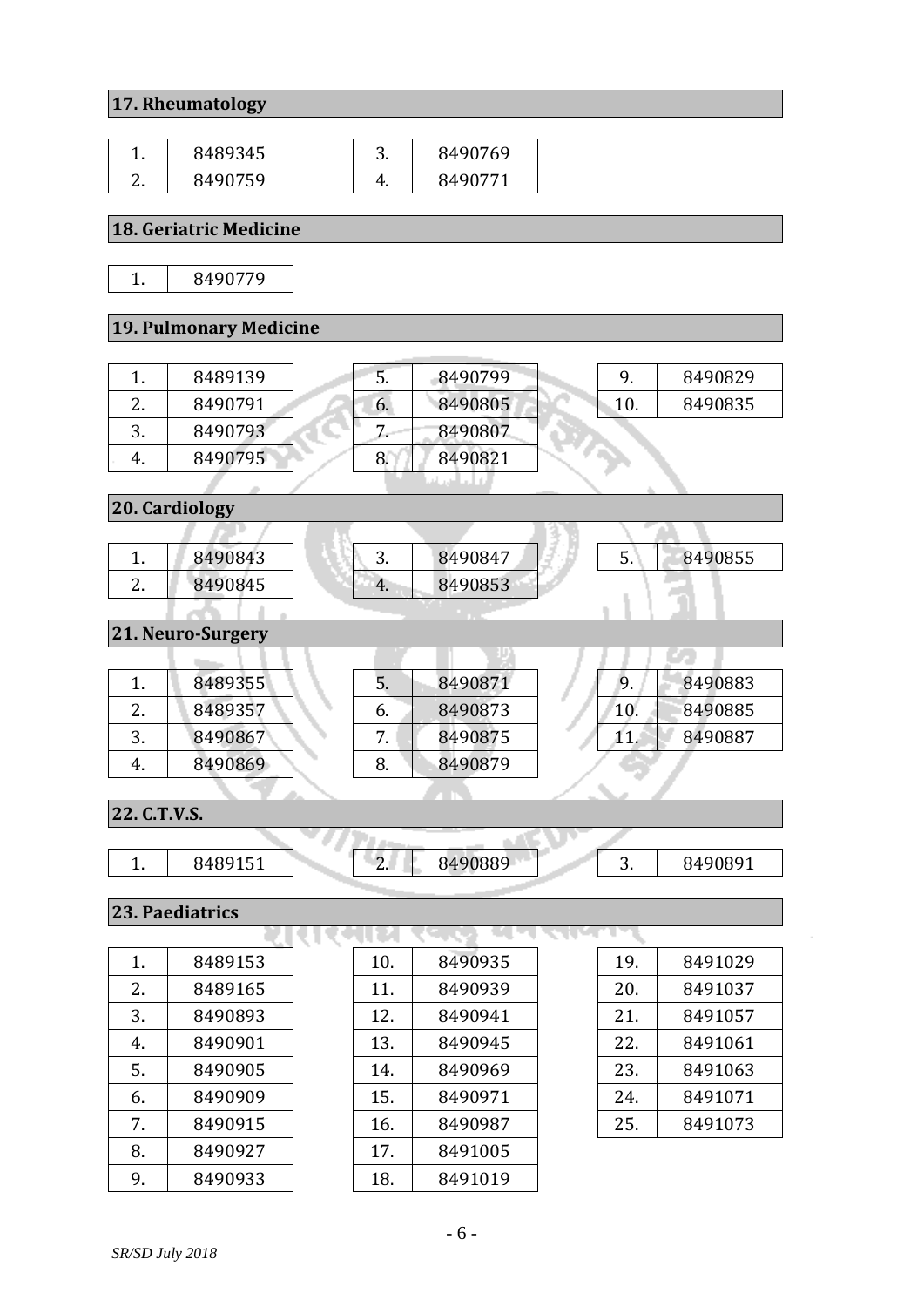#### **24. Paediatric Surgery**

#### 1. 8489208

### **25. Surgery**

| 1.  | 8489018 | 21. | 8489620 | 41. | 8489702 |
|-----|---------|-----|---------|-----|---------|
| 2.  | 8489022 | 22. | 8489622 | 42. | 8489704 |
| 3.  | 8489026 | 23. | 8489632 | 43. | 8489706 |
| 4.  | 8489028 | 24. | 8489636 | 44. | 8489712 |
| 5.  | 8489032 | 25. | 8489638 | 45. | 8489714 |
| 6.  | 8489210 | 26. | 8489642 | 46. | 8489716 |
| 7.  | 8489214 | 27. | 8489648 | 47. | 8489718 |
| 8.  | 8489218 | 28. | 8489652 | 48. | 8489720 |
| 9.  | 8489222 | 29. | 8489654 | 49. | 8489722 |
| 10. | 8489226 | 30. | 8489660 | 50. | 8489728 |
| 11. | 8489228 | 31. | 8489664 | 51. | 8489730 |
| 12. | 8489230 | 32. | 8489666 | 52. | 8489732 |
| 13. | 8489236 | 33. | 8489670 | 53. | 8489736 |
| 14. | 8489238 | 34. | 8489676 | 54. | 8489738 |
| 15. | 8489240 | 35. | 8489680 | 55. | 8489742 |
| 16. | 8489248 | 36. | 8489682 | 56. | 8489744 |
| 17. | 8489250 | 37. | 8489692 | 57. | 8489748 |
| 18. | 8489503 | 38. | 8489694 | 58. | 8489754 |
| 19. | 8489614 | 39. | 8489698 | 59. | 8489758 |
| 20. | 8489618 | 40. | 8489700 |     |         |
|     |         |     |         |     |         |

# **26. Plastic Surgery & Reconstructive Surgery**

| . . | 8489762 | $\sqrt{2}$<br>ັ. | 8489766 | ັ  | 8489770 |
|-----|---------|------------------|---------|----|---------|
|     | 8489764 | 4.               | 8489768 | υ. | 8489772 |

#### **27. Critical & Intensive Care (Plastic Surgery)**

1. 8489774

**28. Anatomy**

1. 8489256 | 2. 8489780

# **29. Biophysics**

*No candidate applied*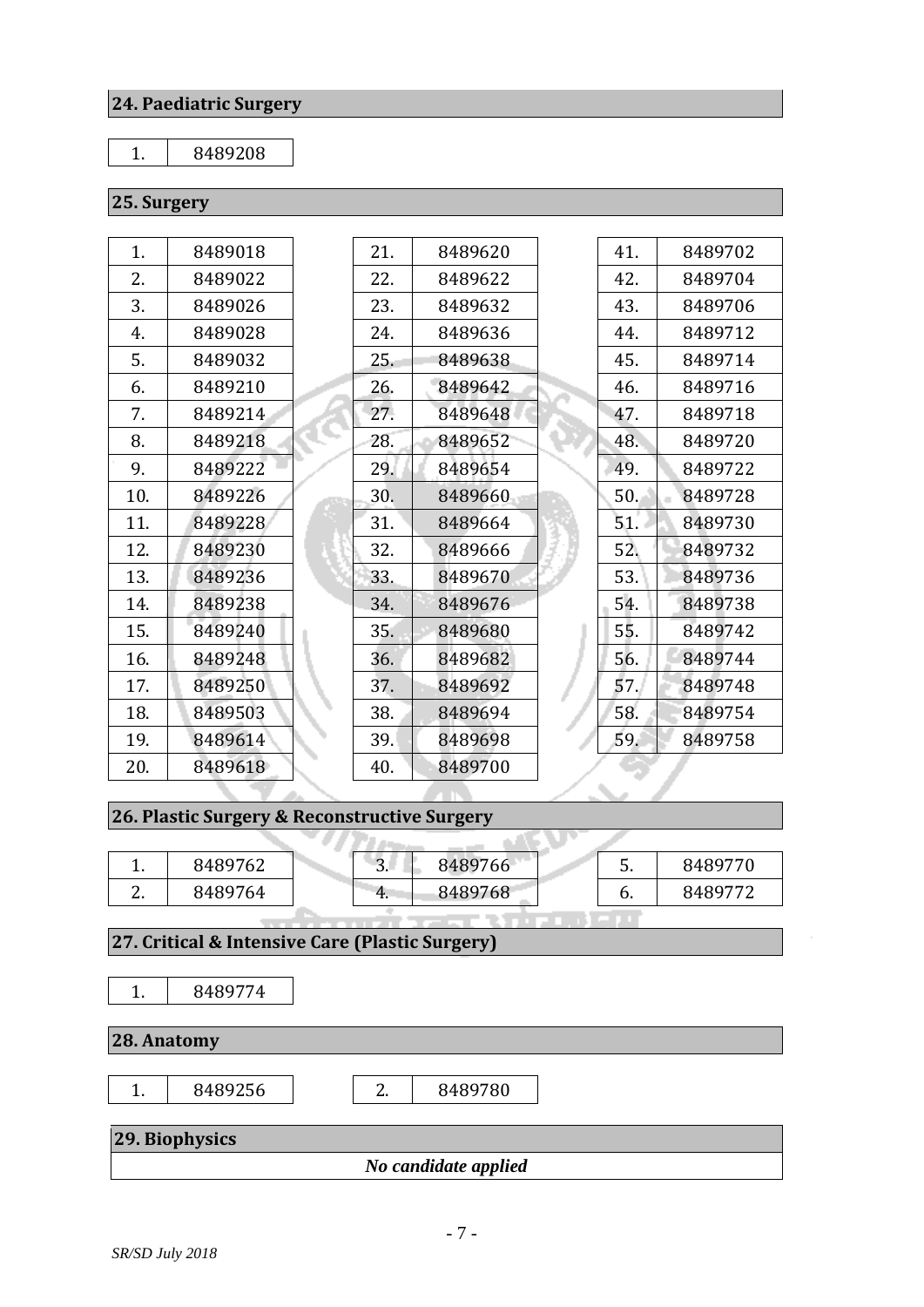# **30. Clinical Haematology**

|    | JU. GIIIIKAI HATIIJAKUUL Y                |    |         |    |         |
|----|-------------------------------------------|----|---------|----|---------|
| 1. | 8489034                                   |    |         |    |         |
|    |                                           |    |         |    |         |
|    | <b>31. Community Medicine</b>             |    |         |    |         |
|    |                                           |    |         |    |         |
| 1. | 8489038                                   | 3. | 8489790 |    |         |
| 2. | 8489786                                   | 4. | 8489796 |    |         |
|    | 32. Orthodontics (CDER)                   |    |         |    |         |
|    |                                           |    |         |    |         |
| 1. | 8489802                                   | 2. | 8489804 | 3. | 8489808 |
|    |                                           |    |         |    |         |
|    | 33. Oral & Max. Surgery (CDER)            |    |         |    |         |
|    |                                           |    |         |    |         |
| 1. | 8489052                                   | 3. | 8489404 | 5. | 8489826 |
| 2. | 8489402                                   | 4. | 8489812 | 6. | 8489854 |
|    |                                           |    |         |    |         |
|    | 34. Oral Pathology (CDER)                 |    |         |    |         |
|    |                                           |    |         |    |         |
| 1. | 8489406                                   | 2. | 8489856 | 3. | 8489858 |
|    |                                           |    |         |    |         |
|    | 35. Pedodontics (CDER)                    |    |         |    |         |
|    |                                           |    |         |    |         |
| 1. | 8489054                                   | 2. | 8489866 | 3. | 8489870 |
|    |                                           |    |         |    |         |
|    | 36. Conservative Dentistry (CDER) for EHS |    |         |    |         |
|    |                                           |    |         | 5. |         |
| 1. | 8489416                                   | 3. | 8489928 |    | 8489986 |
| 2. | 8489912                                   | 4. | 8489932 |    |         |
|    | 37. Prosthodontics                        |    |         |    |         |
|    |                                           |    |         |    |         |
| 1. | 8489268                                   | 3. | 8490030 | 5. | 8490082 |
| 2. | 8490028                                   | 4. | 8490040 |    |         |
|    |                                           |    |         |    |         |
|    | <b>38. Periodontics</b>                   |    |         |    |         |
|    |                                           |    |         |    |         |
| 1. | 8489450                                   | 4. | 8490196 | 7. | 8490250 |
| 2. | 8490120                                   | 5. | 8490218 |    |         |
| 3. | 8490178                                   | 6. | 8490236 |    |         |
|    |                                           |    |         |    |         |
|    | <b>39. Community Dentistry (CDER)</b>     |    |         |    |         |
|    |                                           |    |         |    |         |
| 1. | 8490274                                   | 2. | 8490276 | 3. | 8490280 |

*SR/SD July 2018*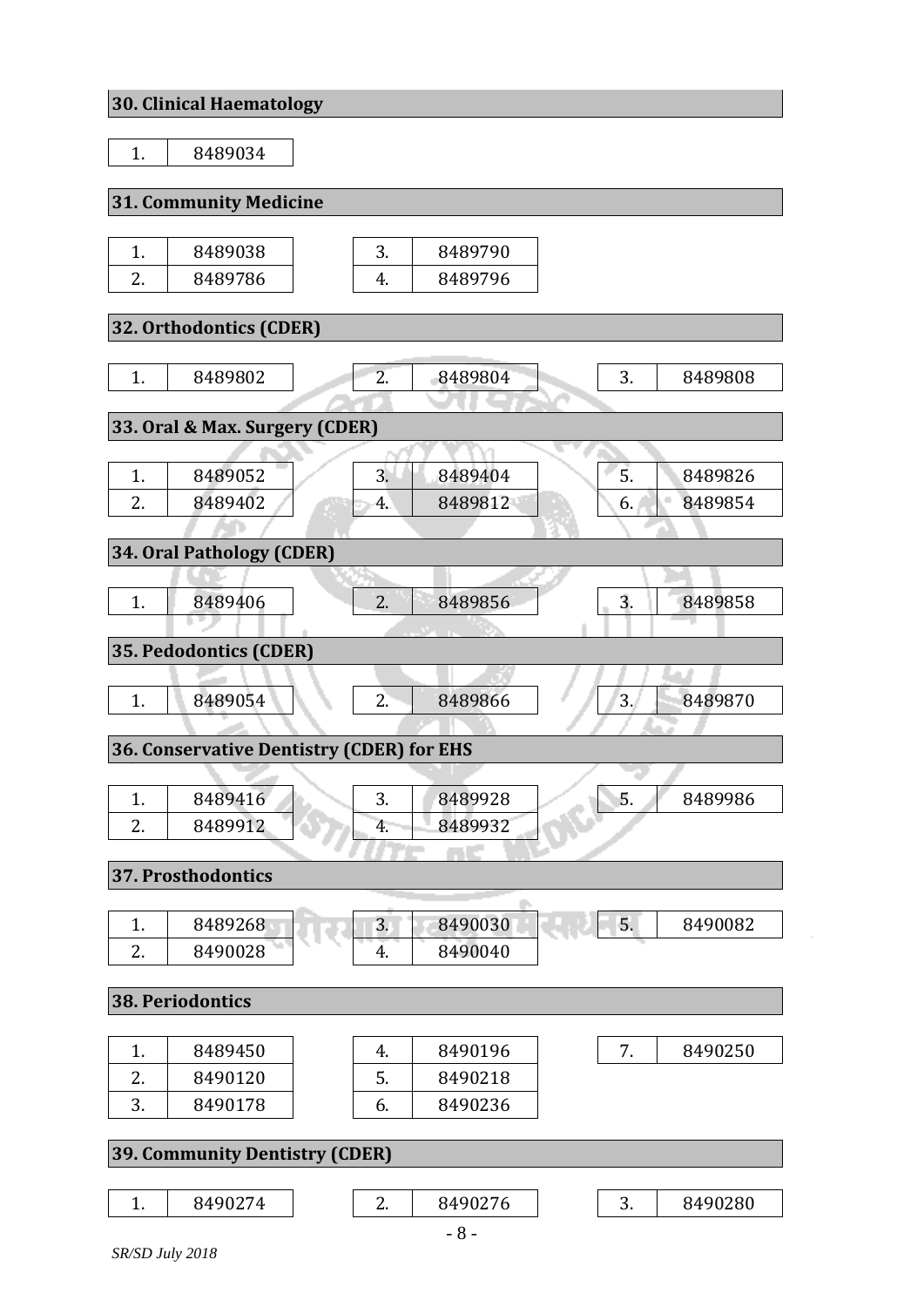#### **40. Oral Medicine & Radiology (CDER)**

| 8490284 | ຸບ. | 8490332 |
|---------|-----|---------|
| 8490314 |     | 8490336 |

### **41. Dermatology & Venereology**

|               | 8489088 |
|---------------|---------|
| $\mathcal{Z}$ | 8489478 |
| 3             | 8490382 |
|               | 8490386 |

| 5. | 8490402 |
|----|---------|
| 6. | 8490406 |
| 7  | 8490410 |
| 8. | 8490420 |

|    | 8490422 |
|----|---------|
| 10 | 8490446 |
|    |         |

41

C.

| 42. E.N.T. |         |    |  |         |  |     |         |
|------------|---------|----|--|---------|--|-----|---------|
|            |         |    |  |         |  |     |         |
| 1.         | 8489108 |    |  | 8489488 |  | У.  | 8490540 |
| 2.         | 8489110 | b. |  | 8490454 |  | 10. | 8490554 |
| 3.         | 8489114 | 7. |  | 8490470 |  |     |         |
| 4.         | 8489302 | 8. |  | 8490538 |  |     |         |
|            |         |    |  |         |  |     |         |

#### **43. Forensic Medicine**

| 8489116 |  | 8490568 |
|---------|--|---------|
|         |  |         |

# **44. Hospital Administration**

|          | 8489312 | 4. | 8490576 | . . | 8490584 |
|----------|---------|----|---------|-----|---------|
| <u>.</u> | 8490572 | J. | 8490578 | 8.  | 8490586 |
| J.       | 8490574 | b. | 8490580 |     |         |
|          |         |    |         |     |         |

#### **45. Laboratory Oncology**

*No candidate applied*

#### **46. Medical Physics**

| . .           | 8489122 | ⌒<br>J. | 8489128 | ຸ, | 8490590 |
|---------------|---------|---------|---------|----|---------|
| ◠<br><u>.</u> | 8489126 | ч.      | 8489130 | υ. | 8490594 |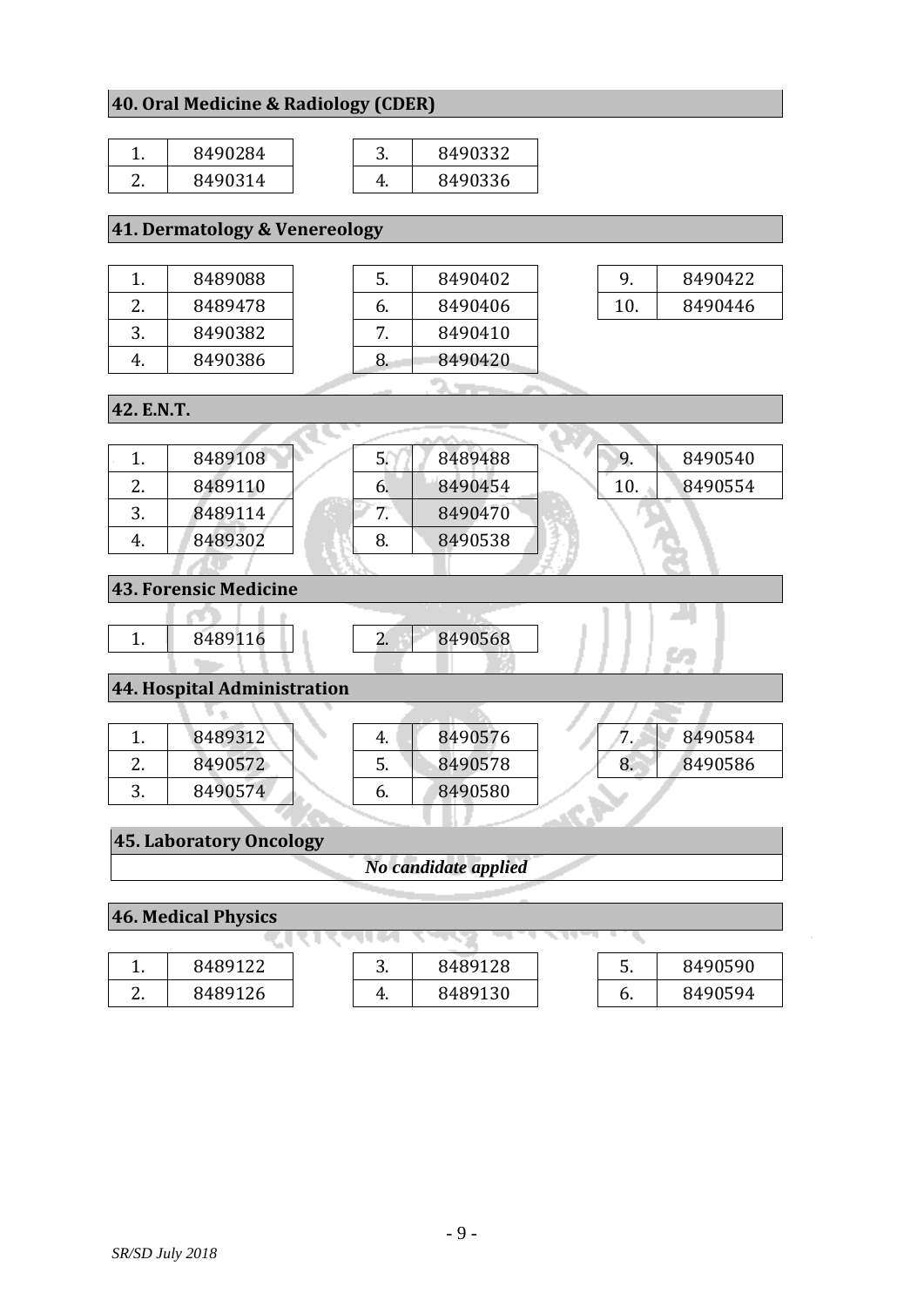#### **47. Pathology**

| 1. | 8489136 |
|----|---------|
| 2. | 8489330 |
| 3. | 8489500 |
| 4. | 8489506 |
| 5. | 8490630 |
| 6. | 8490632 |

| 7.  | 8490640 |
|-----|---------|
| 8.  | 8490642 |
| 9.  | 8490652 |
| 10. | 8490656 |
| 11. | 8490668 |
| 12. | 8490698 |
|     |         |

| 13. | 8490704 |
|-----|---------|
| 14. | 8490708 |
| 15. | 8490710 |
| 16. | 8490738 |
| 17. | 8490760 |
| 18. | 8490764 |

#### **48. Physical Medicine & Rehabilitation**

| . .      | 8490774 | ີ  | 8490778 | ຸບ. | 8490782 |
|----------|---------|----|---------|-----|---------|
| <u>.</u> | 8490776 | 4. | 8490780 |     |         |
|          |         |    |         |     |         |

**49. Surgical Oncology**

| . .      | 8489152 | 4. | 8490814 | $\overline{ }$ | 8490826 |
|----------|---------|----|---------|----------------|---------|
| <u>.</u> | 8490788 | Ⴢ. | 8490816 | ο.             | 8490836 |
| .,       | 8490806 | b. | 8490818 |                | 8490838 |
|          |         |    |         |                |         |

**50. Blood Bank**

|          | 8489156 | 4. | 8490858 | 8490866 |
|----------|---------|----|---------|---------|
| <u>.</u> | 8490850 | ວ. | 8490862 |         |
|          | 8490852 | b. | 8490864 |         |
|          |         |    |         |         |

#### **51. Psychiatry**

| <b></b> | 8489158 | ື  | 8490882 |
|---------|---------|----|---------|
| ,.      | 8490874 | 4. | 8490888 |

#### **52. Physiology**

| . .      | 8489160 | `4. | 8490898 | –  | 8490908 |
|----------|---------|-----|---------|----|---------|
| <u>.</u> | 8490890 | 5.  | 8490900 | v. | 8490910 |
| ັ.       | 8490896 | o.  | 8490906 |    | 8490916 |

### **53. Nuclear Medicine**

| <b>.</b> | 8490926 | ∽<br>ັ. | 8490936 | ້. | 8490940 |
|----------|---------|---------|---------|----|---------|
| <u>.</u> | 8490934 | ч.      | 8490938 |    |         |